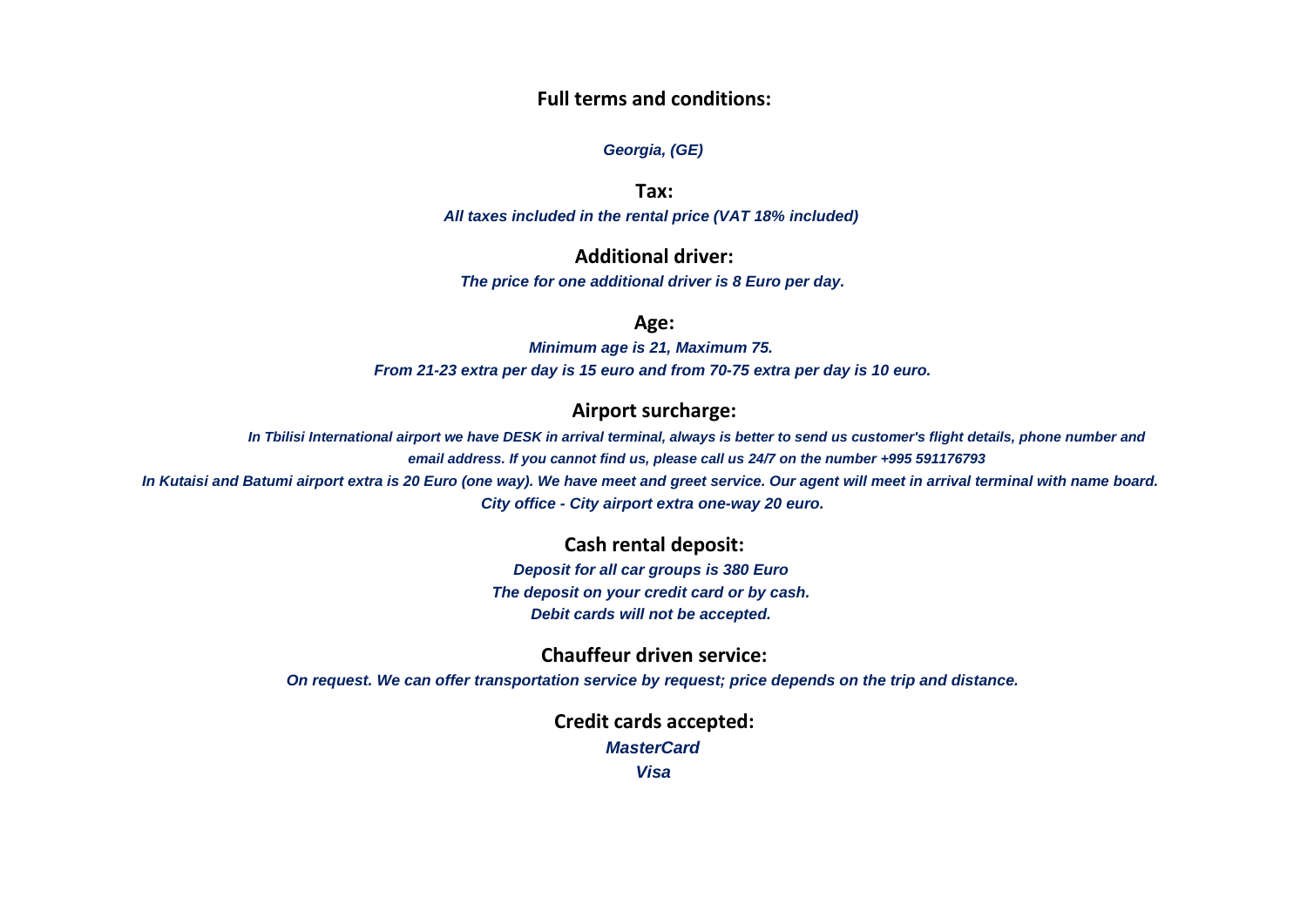# **Delivery / Collection:**

*In distance around 30 KM in the city, extra 6 Euro. (Ex: if customer prefer to pick up or return car in some city hotel or address, one way extra is 6 Euro)* **Driving license:**

# *Minimum driving experience is 2 years*

*All valid driving license, which is by English letter. If the driver's license is not in English, it must be translated in English and notarized.*

**Fuel:**

*Full to full*

*You must return the vehicle with the same amount of fuel with which it was delivered. If no, extra per Liter - 1 Euro.*

### **Insurances:**

*CDW and THW coverage. Standard rates include 85% of insurance. in case of car accident 15% of all damages is customer's responsibility. In the case of responsible theft, the customer is only responsible for paying deductible (or excess)*

> *TPL - Third Party Liability (maximum 10000 USD) all packages include this coverage.* \*person, totally 5 Passenger and 10000 USD.*

Will only apply if the customer abides by the clauses in the rental contract, which means that any breach of contract will annul the protection and the customer will then *assume full responsibility for all damages incurred.*

*In case of car accident customers need to stop the car, call to the Police, in other case total damage is customer's responsibility.*

#### *Accessories are not insured.*

*Basic protection that is included in the rental: customer is covered for damage due to collision and theft up to a defined excess amount. The excess amount is 600 Euro* 

 *Medium protection: Further limits the excess amount for damage due to collision and theft and includes coverage for Windscreen, glass and tires damage, As well as PAI – 400 Euro*

*Premium protection: The excess amount is zero; it includes coverage for Windscreen, glass and type's damage and SPAI, which is PAI + coverage of personal effects.*

# **One-way rentals: 1) Domestic:**

*. You must inform us in advance if you wish to make a one-way reservation. On the other hand, if you return the vehicle in an office different from the one established in your reservation, the rental company will penalize you with an extra charge.*

*We will confirm the price of this service once you have made your reservation and we have received a confirmation from the rental company. We offer one-way rental in different cities, price depends on the request.*

> **Tbilisi - Kutaisi 50 Euro Tbilisi - Batumi - 70 Euro Batumi - Kutaisi - 40 Euro All other destination will be calculated individually***.*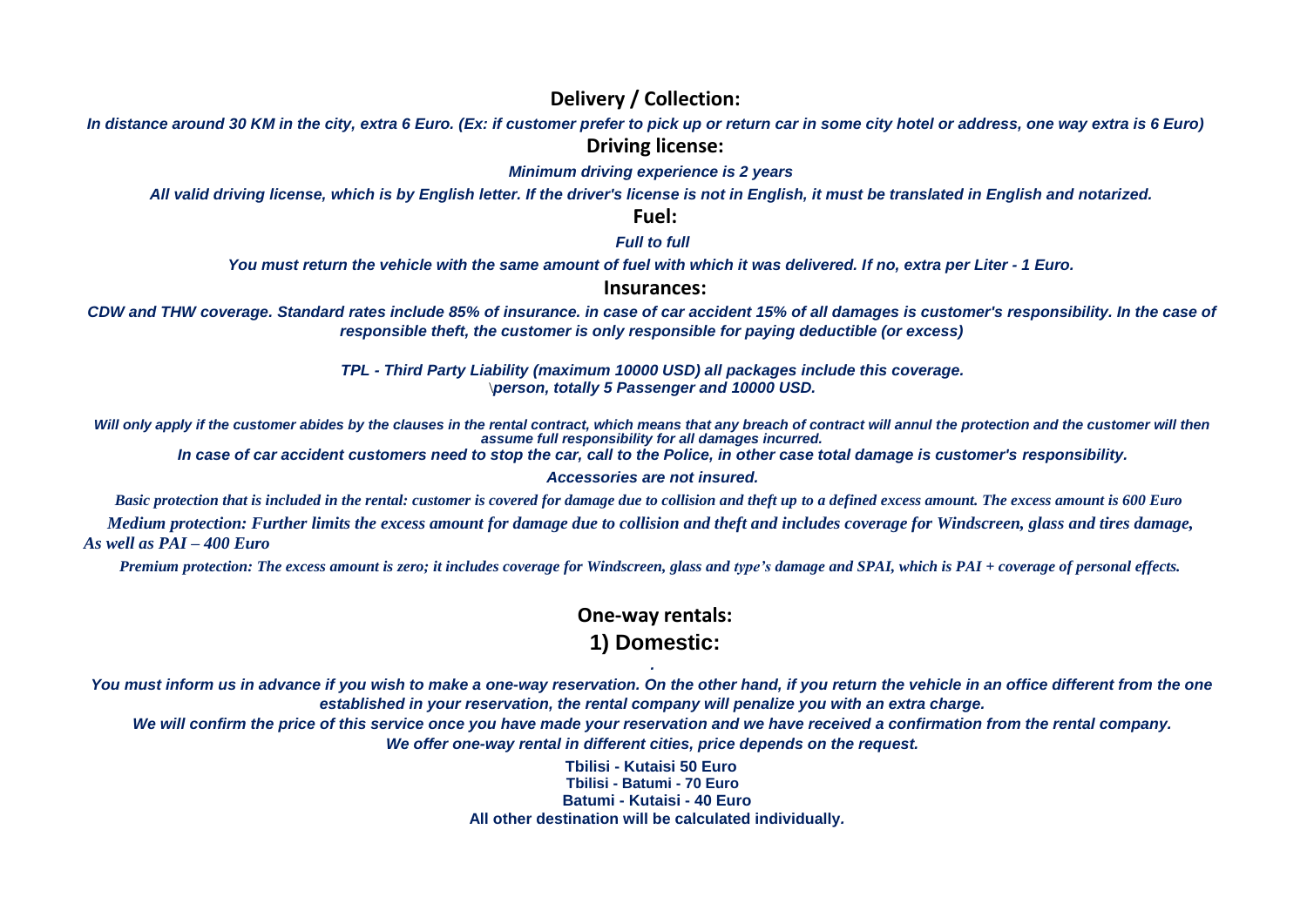**2) International:** *Not available*

**Other services:**

**We offer different equipment by request.**

**SUPER COVER (0%) - 14 Euro per day CSI CHILD SEAT FOR INFANT (0-12 mos. / 0-13 kg) - 6 Euro per day, 7 days and more fixed 40 Euro) CSB CHILD SEAT FOR BABY (1-3 year / 9-18 kg) - 6 Euro per day, 7 days and more fixed 40 Euro) CST CHILD SEAT FOR TODDLER (4-7 year / 15-30 kg) - 6 Euro per day, 7 days and more fixed 40 Euro) CBS CHILD BOOSTER SEAT (UP TO -12 year / UNDER 135 CMS) - 6 Euro per day, 7 days and more fixed 40 Euro) BICYCLE RACK - 8 Euro per day WIFI ADAPTER - 7 Euro per day GPS NAVIGATION - 8 Euro per day, 7 and more fixed 40 Euro) SNOW CHAINS - 8 Euro per day SKI RACK (OR BOX) - 15 Euro per day WINTER (SNOW) TYRES - free of charge**

**Restriction of use:**

*Grace period: 60 minutes. The late refund will correspond to a full day charge at the local rate available. Circulation. it is forbidden to drive on Off roads, unauthorized roads, rivers.*

*The rental payment will be made in advance or at the car pick up time, deposit also before rental period starts or at the car pick up time. All penalty are customer responsibility. The hirer undertakes and enforces the enforcement of traffic rules and laws and also the instructions issued by the authority and its agents while using the rented vehicle, assuming full responsibility for penalties, fines or fines for traffic violations or violations of the municipal law or by any competent authority. Therefore, it is the responsibility of the tenant or any of the authorized drivers to pay the expenses that may be imposed on the owner. The vehicle must be returned in the same conditions as when it is rented. Full to full, clean to clean. If no - fuel 1 liter - 1 Euro extra, cleaning charge is 10 Euro. If special cleaning is required, a separate charge will be 30 Euro. It is forbidden to smoke inside the vehicle.*

**Use of Winter Tires:**

*Included (season tires is for free of charge)*